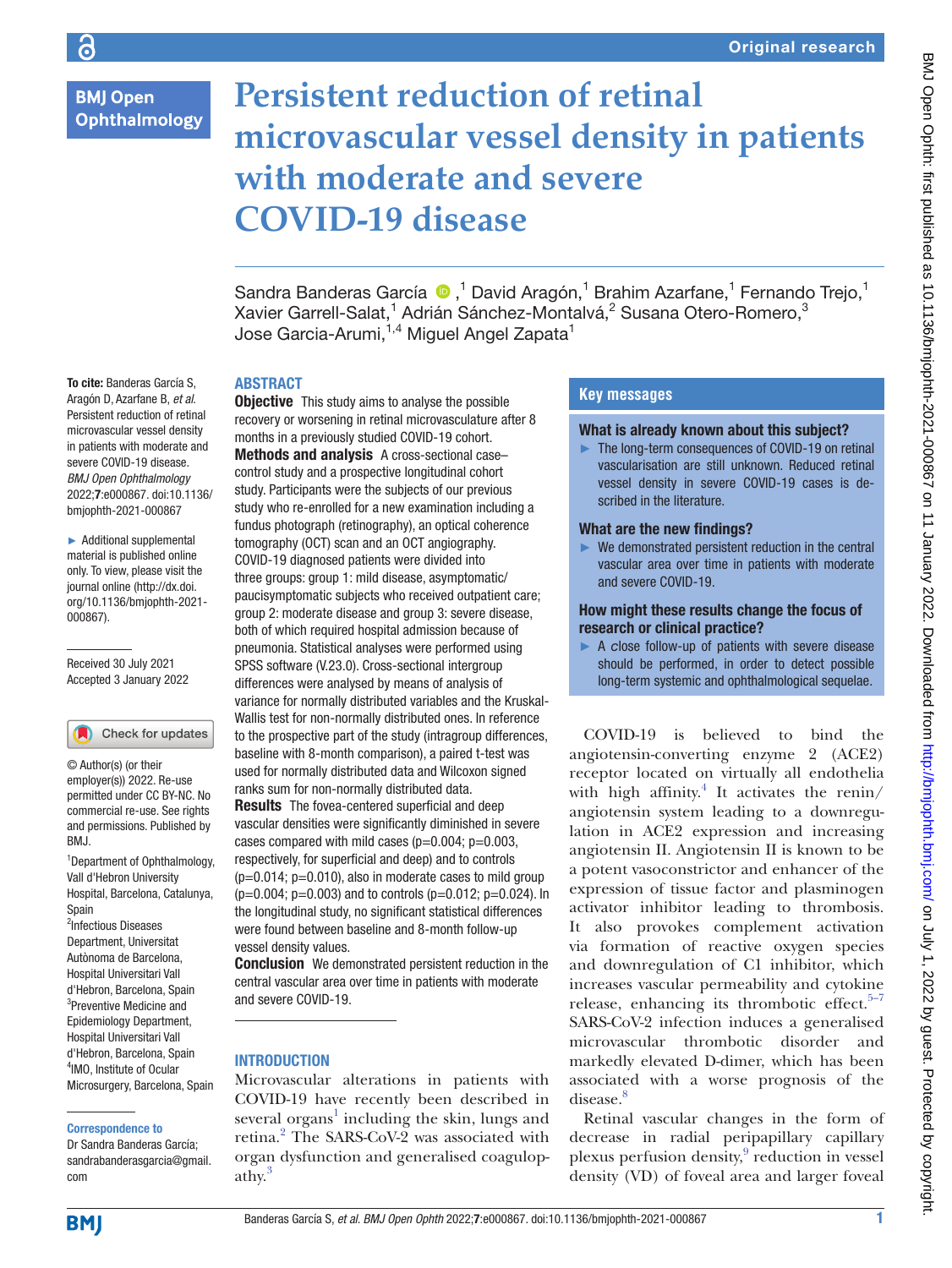avascular area $2^{10}$  have been reported in patients with COVID-19 using optical coherence tomography angiography (OCT-A). Funduscopy exams have shown other features that are positively correlated with disease severity such as retinal venous diameter, presence of haemorrhages and cotton wool spots.<sup>11</sup>

In a previous study in which we assessed the state of retinal vascularisation via OCT-A in a cohort of 69 patients with COVID-19, we found lower central retina VD of the superficial plexus, in relation to the severity of the infection.<sup>10</sup> OCT-A provides a safe and non-invasive diagnostic way of studying retinal vascular plexuses: superficial capillary plexus (SCP), deep capillary plexus (DCP) and choriocapillaris[.12](#page-7-6) OCT-A triton uses a central wavelength of 1.050nm with 100.000 A-scans per second to detect motion contrast and visualise blood flow in vivo. The OCT-A software uses a commercially available algorithm, OCTRA, which has been shown to provide highly sensitive detection of low blood flow in microvasculature, used in DRI OCT triton equipment.<sup>13</sup>

The long-term consequences of COVID-19 on retinal vascularisation are still unknown, as most of the available studies are cross-sectional. $2^{10}$  Here, we provided an 8-month follow-up analysis of our previously studied cohort.

#### MATERIALS AND METHODS Inclusion and selection of patients

We present a cross-sectional case–control study (8-month follow-up) and a prospective longitudinal cohort study (baseline and 8-month follow-up) performed at the Vall d'Hebron University Hospital (Barcelona, Spain). We included the participants of our previous study (June– July 2020).[10](#page-7-5) Cases were defined as patients between 18 and 55 years of age with laboratory-confirmed SARS-CoV-2 infection in the 3 months previous to enrolment in the study (June–July 2020). They were divided into: group 1: mild disease, asymptomatic/paucisymptomatic subjects who received outpatient care; group 2: moderate

disease and group 3: severe disease, both of which required hospital admission because of pneumonia. Group 3 subjects developed acute respiratory distress syndrome with intensive care unit stay and interleukin 6 (IL-6) values in excess of 40pg/mL at some point during hospitalisation. The control group consisted of healthy participants with negative serology for SARS-CoV-2 and any viral symptom in the 4 weeks prior to enrolment.

Exclusion criteria were consistent with the previous study: known prior ophthalmological diseases, myopia greater than −6 dioptres, diabetic retinopathy and active vascular diseases with retinopathy (multiple myeloma, hyperglobulinemia and malignant hypertension). Only one eye per patient is included in the analyses (the left one) in order to minimise the risk of bias.

All case and control subjects were asked to reconsent to participate in the extension phase of the study 8 months later (between 17 November 2020 and 29 January 2021). Data from the baseline examination was compared with the data obtained 8 months later. The control group was reassessed to confirm that they continued to meet the inclusion criteria, that is, no viral symptoms 4 weeks prior to the new assessment and negative serology. A flow chart depicts drop-outs [\(figure](#page-1-0) 1).

### Patient and public involvement statement

Neither patients nor members of the public were involved in the design, conduct, reporting or dissemination plans of our research.

## Examinations performed

A repetition of the same ocular examination from baseline was performed on all the subjects 8 months later: a 50° colour photograph of the retina posterior pole (retinography), a macula-centred high-definition OCT (scan radial 12mm) and an automatically fovea-centred OCT-A (4.5×4.5mm) were performed. All three imaging techniques were obtained with the DRI OCT Triton Swept Source equipment (Topcon Corporation, Tokyo, Japan).



<span id="page-1-0"></span>Figure 1 Flow chart of patient selection. Baseline accounts for 3-month analysis. The same participants of each group were approached and asked to take part in the follow-up analysis at 8months. Subjects were once again assessed for inclusion and exclusion criteria.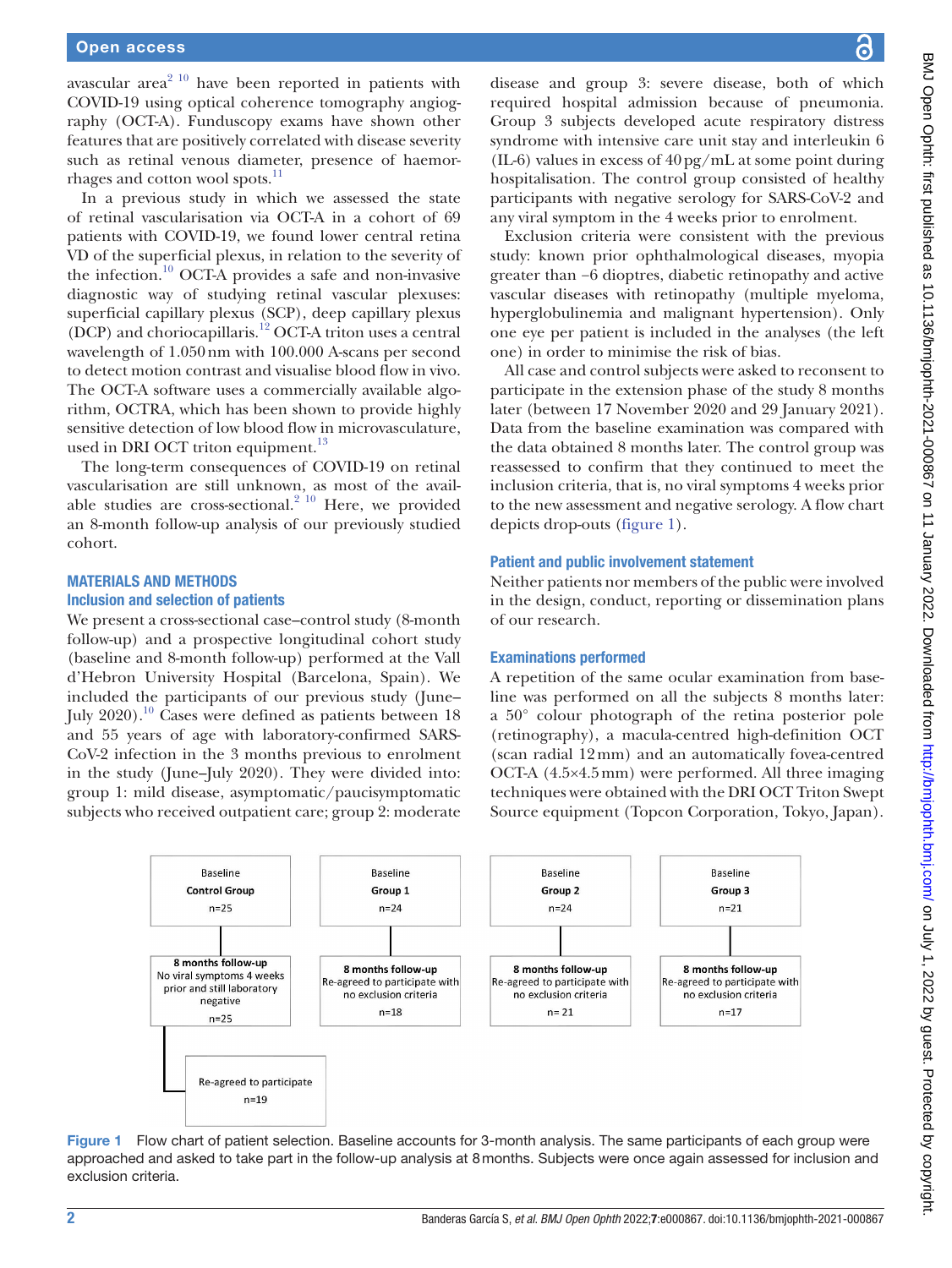

Figure 2 Example of the angiography by optical coherence tomography (OCT-A). The first images on the left correspond to superficial plexus, the second to deep plexus, the third to automated vessel density (VD) analysis of the superficial plexus and the fourth (if present) to the analysis of the VD in deep plexus. (A) Images correspond to the baseline data of a control group patient. (B) Images correspond to 8-month data of the same control group subject. (C) Images were obtained from a group three patient at baseline. (D) Images correspond to the same subject as in (C) but after 8 months. Note how in a macroscopic scale the tendency to a larger FAZ area and lower vascular density in the central area can be observed. No macroscopic abnormalities in the morphology of FAZ are noted: no notches, avascular areas or vessel irregularities. FAZ, foveal avascular zone.

Retinography images and radial OCT sections were analysed by two different ophthalmologists (SBG and DA). A third ophthalmologist carried out a double evaluation of the images (MAZ). A search for any abnormality such as haemorrhages, cotton wool spots or OCT layer hyperreflectivities was carried out.

In contrast to our previous study, we gathered data from automatic segmentation from both superficial capillary plexus and deep capillary plexus from the macular region. Superficial layer VD was automatically segmented: from the internal limiting membrane (ILM) at a depth of  $2.6 \mu m$  to the inner plexiform layer (IPL)/ inner nuclear layer (INL) at a depth of 15.6µm. IPL/ INL at 15.6µm to INL/outer plexiform layer at 70.2µm automatically encompasses the deep layer VD. The specified software calculated VD, and data were collected from superior, inferior, nasal, temporal and central areas. All captures with a signal strength index of less than 40, incorrect segmentation or motion artefacts were excluded. [Figure](#page-2-0) 2 shows an example of the images obtained.

The area of the foveal avascular zone (FAZ) in the superficial capillary plexus was analysed by means of

<span id="page-2-0"></span>manual delineation of randomly numbered images with ImageJ Software (National Institutes of Health) by three different blinded observers (SBG, DAR and MAZ). The surface area was measured in square pixels and was converted to square millimetres using the formula given by the software (scale setting): delineated area  $\text{(mm)}^2$ )=delineated area  $(pixel^2)/total$  surface area  $(pixel^2)$  \* total surface area (mm<sup>2</sup>). No editing of the image was performed to increase contrast or change colours prior to manual delineation.

#### Statistical analysis

Statistical analyses were performed using SPSS (V.23.0) software. Normal distribution of the variables was checked using the Kolmogorov-Smirnov test. In the first part of the study, cross-sectional intergroup differences were analysed (8-month time). Quantitative variables that followed a normal distribution were studied with an analysis of variance (ANOVA) using Bonferroni correction. A Kruskal-Wallis test was performed to compare quantitative variables not normally distributed. Qualitative variables were examined using the  $\chi^2$  test.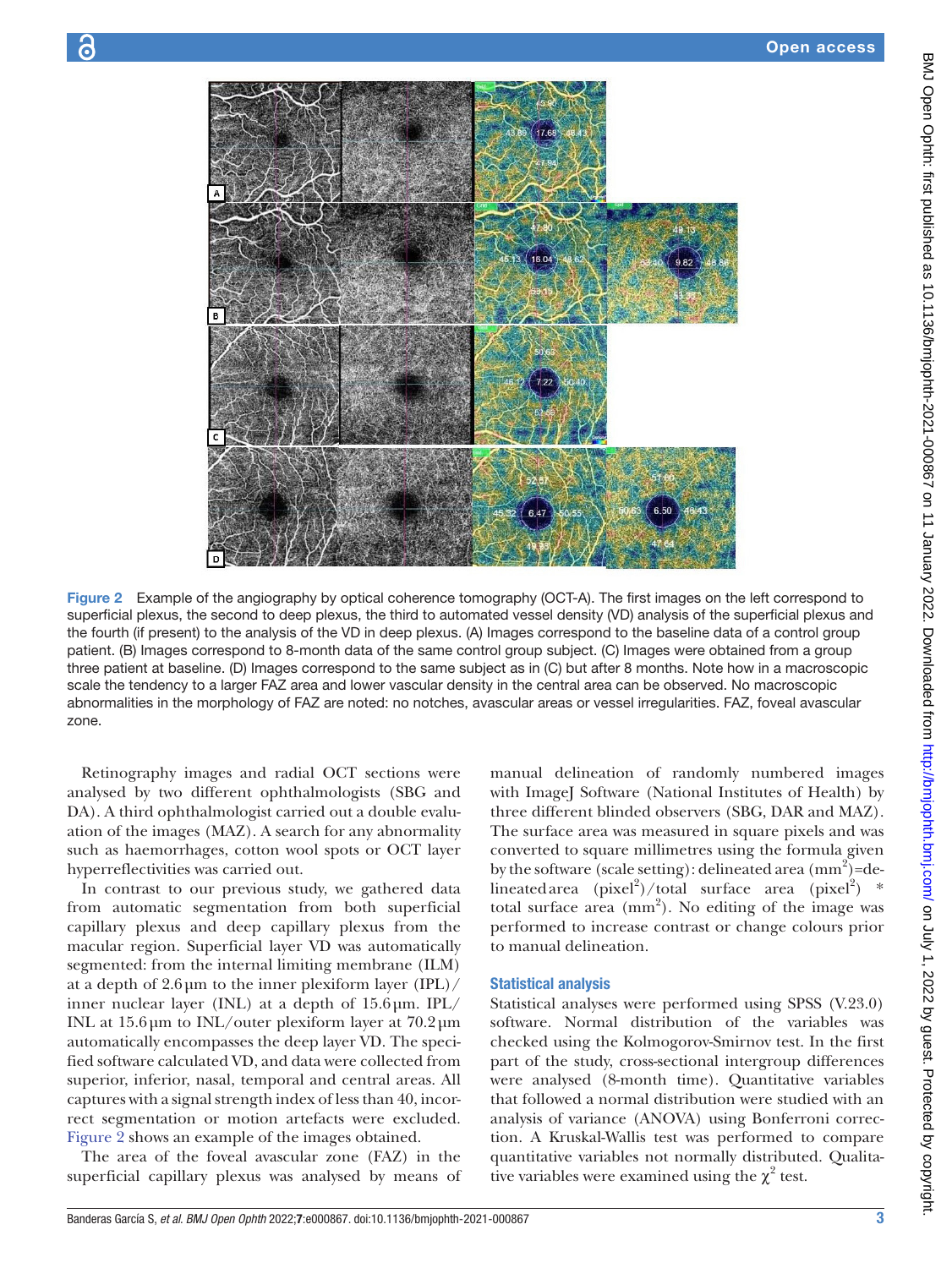## <span id="page-3-0"></span>Table 1 Demographic features of study population

|                               |            | Control group  | Group 1: mild disease | Group 2: moderate<br>disease | Group 3: severe<br>disease | Significance<br>among all groups |
|-------------------------------|------------|----------------|-----------------------|------------------------------|----------------------------|----------------------------------|
| Months from PCR<br>(mean, SD) |            |                |                       | 8.20(0.62)                   | 8.74(0.68)                 |                                  |
| Gender (n, %)                 | Male       | 8(42.10)       | 6(33.33)              | 9(42.85)                     | 9(52.94)                   | $0.711*$                         |
|                               | Female     | 11 (57.89)     | 12 (66.66)            | 12 (57.14)                   | 8 (47.05)                  |                                  |
| Age (years, SD)               |            | 38, 79 (8, 15) | 40, 61 (11, 04)       | 43, 29 (8, 49)               | 46, 00 (5, 75)             | $0.078^{+}$                      |
| Race (n)                      | Caucasian  | 19             | 17                    | 15                           | 9                          | $0.008*$                         |
|                               | Latin      | 0              |                       | 6                            |                            |                                  |
|                               | Other      | 0              | 0                     | 0                            |                            |                                  |
| Diabetes (n)                  | <b>No</b>  | 19             | 18                    | 20                           | 15                         | $0.236*$                         |
|                               | <b>Yes</b> | $\overline{0}$ | $\overline{0}$        |                              | $\overline{2}$             |                                  |
| Smoker (n)                    | <b>No</b>  | 16             | 15                    | 21                           | 15                         | $0.292*$                         |
|                               | Yes        | 3              | 3                     | 0                            | 2                          |                                  |

Significant values shown in bold.

 $*{\rm X}^2$  test.

†ANOVA test.

ANOVA, analysis of variance.

In reference to the prospective part of the study (intragroup differences), a paired t-test was used for normally distributed data in order to compare baseline and 8-month changes in the VD mean for superficial plexus as well as for the FAZ mean area. A Wilcoxon signed ranks sum test was used for not normally distributed VD means.

Significance was fixed at p values below 0.05.

## RESULTS

## Study population

We included a total of 75 patients from our previous study<sup>[9](#page-7-2)</sup> who reagreed to participate with no exclusion criteria [\(figure](#page-1-0) 1). Control group was formed by 19 subjects. Among patients with laboratory-confirmed SARS-CoV-2 infection, group 1 included 18 participants, group 2 included 21 and group 3 included 17. Mean duration from PCR-confirmed diagnosis to ophthalmological examination time was 8.74 months (SD 0.68) for group 2 and 8.20 months (SD 0.62) for group 3. As in the previous study, there were no statistically significant differences between groups in terms of age, gender, smoking or diabetes record ([table](#page-3-0) 1). The mean age was lower in the control group and group 1 than in groups 2 and 3, with no statistical significance. In reference to ethnicity, there was statistical difference: a predominance of Caucasian origin in all groups with a statistically significant greater presence of Latin origin in groups 2 and 3  $(p=0.008)$ .

## Fundoscopic and structural OCT findings

No new abnormalities in previously healthy colour fundus images and structural OCT sections were found. No abnormalities attributable to SARS-CoV-2 were found. In line with our previous findings, there were two subjects who presented asymptomatic small pigment epithelial detachments and one group 2 patient with a small

haemorrhage suggestive of a Valsalva manoeuvre (size of approximately 100µm, round and well-circumscribed under ILM in the premacular area).

## OCT-A and VD

## Cross-sectional results

At macroscopic scale, no abnormalities such as neovascularisation, ischaemic areas, vascular dilatation or abnormal organisation of vessels were detected after careful consideration of OCT-A images by three observers (SBG, DA and MAZ) either in control or in case groups. The FAZ tended to have a larger area in severe cases, with a statistically significant difference in means among groups (p<0.001, [\(online supplemental figure 2](https://dx.doi.org/10.1136/bmjophth-2021-000867)) and [table](#page-4-0) 2): control group versus group 2 (p<0.001); control group versus group 3 (p=0.001); group 1 versus group 2  $(p<0.001)$ ; and group 1 versus group 3  $(p<0.001)$ . The mean superficial and deep VDs in control group for the central area were 16.14 and 15.49 (SD 3.40; 4.61), in group 1, they were 17.41 and 15.78 (SD 4.07; 4.06), in group 2, they were 13.41 and 12.43 (SD 4.79; 5.38) and in group 3, they were 12.96 and 11.38 (SD 3.56; 3.93) [\(online supplemental figures 2 and 3](https://dx.doi.org/10.1136/bmjophth-2021-000867)) and [table](#page-4-0) 2). These data were non-normally distributed. After analysis with Kruskal-Wallis, a statistically significant difference of central VD means among groups was found: p=0.002 for both global comparison of all groups for superficial and deep. Superficial and deep central VD means in control group and in group 1 were higher than in group 2 and group 3. In a Mann-Whitney U test (the first p value represents superficial and the second represents deep), statistical differences were found in the control group versus group 2 ( $p=0.012$ ;  $p=0.024$ ), and the control group versus group  $3$  (p=0.014; p=0.010), group 1 versus group 2 ( $p=0.004$ ;  $p=0.003$ ) and group 1 versus group 3  $(p=0.005; p=0.003)$ .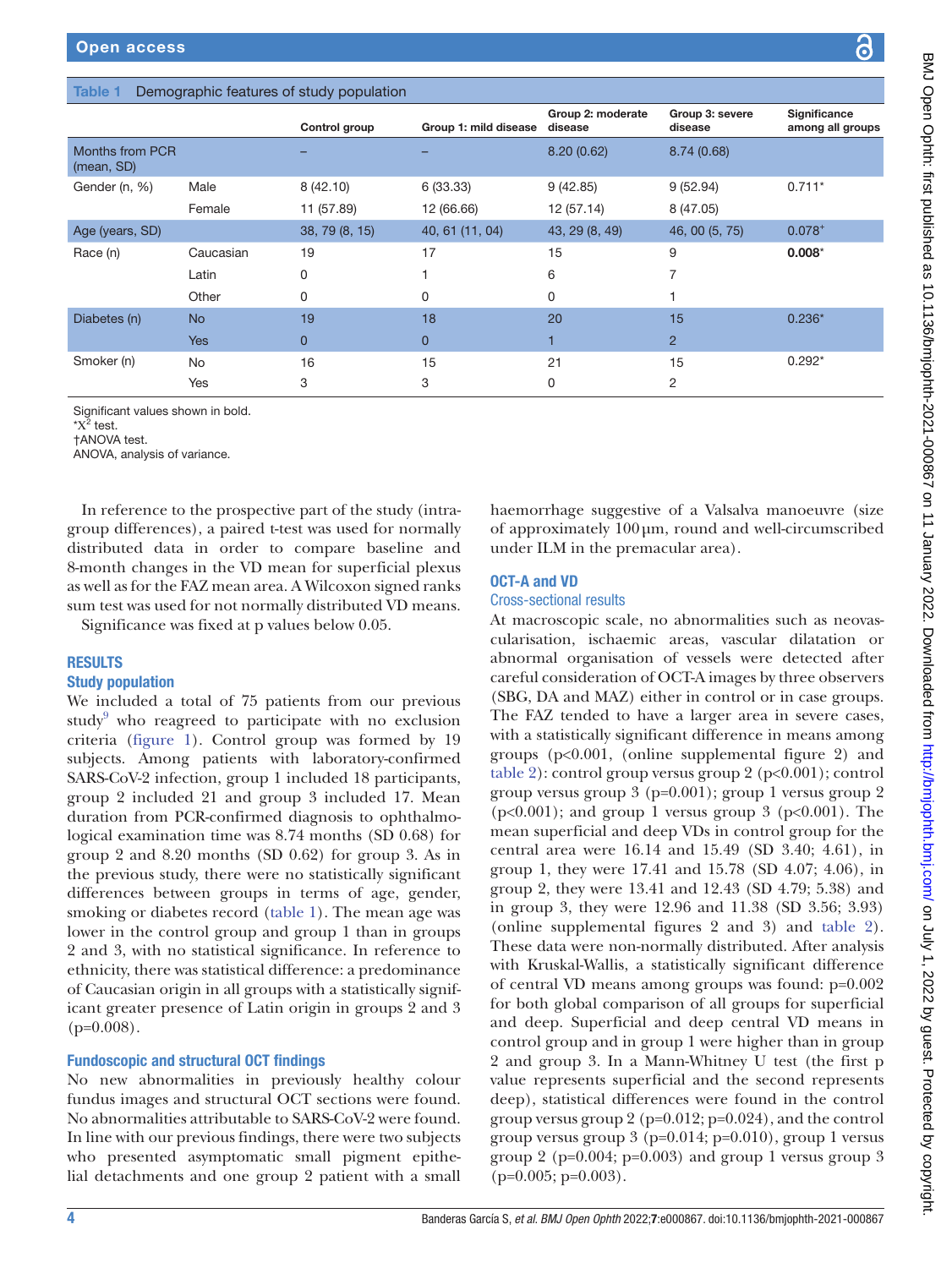<span id="page-4-0"></span>

| Vascular density values at the 8-month follow-up and other characteristics within groups<br><b>Table 2</b> |           |               |                          |                              |                            |                                  |
|------------------------------------------------------------------------------------------------------------|-----------|---------------|--------------------------|------------------------------|----------------------------|----------------------------------|
|                                                                                                            |           | Control group | Group 1: mild<br>disease | Group 2: moderate<br>disease | Group 3: severe<br>disease | Significance among<br>all groups |
| Superficial central VD                                                                                     | Mean      | 16.1432       | 17.416                   | 13.411                       | 12.968                     | $0.002*$                         |
|                                                                                                            | <b>SD</b> | 3.405         | 4.079                    | 4.793                        | 3.566                      |                                  |
| Superficial inferior VD                                                                                    | Mean      | 50.368        | 50.125                   | 52.980                       | 50.464                     | $0.761*$                         |
|                                                                                                            | <b>SD</b> | 2.712         | 3.321                    | 8.293                        | 2.483                      |                                  |
| <b>Superficial superior VD</b>                                                                             | Mean      | 49.995        | 49.013                   | 50.128                       | 50.141                     | $0.391+$                         |
|                                                                                                            | <b>SD</b> | 2.406         | 2.053                    | 2.376                        | 2.666                      |                                  |
| Superficial nasal VD                                                                                       | Mean      | 43.373        | 42.716                   | 44.530                       | 44.340                     | $0.163 +$                        |
|                                                                                                            | <b>SD</b> | 2.302         | 3.496                    | 2.694                        | 2.485                      |                                  |
| Superficial<br>temporal VD                                                                                 | Mean      | 47.711        | 46.015                   | 49.925                       | 48.271                     | $< 0.001$ <sup>+</sup>           |
|                                                                                                            | <b>SD</b> | 2.369         | 3.461                    | 2.602                        | 2.307                      |                                  |
| Image quality                                                                                              | Mean      | 63.42         | 63.44                    | 61.950                       | 64.120                     | $0.452+$                         |
|                                                                                                            | <b>SD</b> | 3.220         | 5.044                    | 5.162                        | 3.100                      |                                  |
| FAZ area                                                                                                   | Mean      | 0.223         | 0.210                    | 0.411                        | 0.343                      | $< 0.001 +$                      |
|                                                                                                            | <b>SD</b> | 0.150         | 0.017                    | 0.022                        | 0.026                      |                                  |
| Deep central VD                                                                                            | Mean      | 15.495        | 15.782                   | 12.430                       | 11.388                     | $0.002*$                         |
|                                                                                                            | <b>SD</b> | 4.613         | 4.068                    | 5.382                        | 3.933                      |                                  |
| Deep inferior VD                                                                                           | Mean      | 51.507        | 53.223                   | 53.324                       | 52.645                     | $0.7347*$                        |
|                                                                                                            | <b>SD</b> | 5.327         | 3.974                    | 3.809                        | 3.218                      |                                  |
| Deep superior VD                                                                                           | Mean      | 51.066        | 50.996                   | 52.466                       | 51.361                     | 0.484†                           |
|                                                                                                            | <b>SD</b> | 3.606         | 3.167                    | 3.451                        | 3.175                      |                                  |
| Deep nasal VD                                                                                              | Mean      | 49.497        | 46.551                   | 50.707                       | 49.419                     | $0.010+$                         |
|                                                                                                            | <b>SD</b> | 3.693         | 3.021                    | 4.499                        | 3.650                      |                                  |
| Deep temporal VD                                                                                           | Mean      | 48.034        | 48.430                   | 50.092                       | 47.708                     | $0.043*$                         |
|                                                                                                            | <b>SD</b> | 2.898         | 2.893                    | 3.027                        | 2.769                      |                                  |

Significant values shown in bold.

\*H Kruskal-Wallis. †ANOVA test.

ANOVA, analysis of variance; FAZ, foveal avascular zone; VD, vessel density.

Normally distributed data of superficial temporal and nasal deep VD were analysed with ANOVA, and a statistical difference was noted (p=0.002; p=0.010). After Bonferroni correction for multiple measurements, a statistical difference was found only between group 1 and group 2 ( $p<0.001$ ,  $p=0.006$ ) with no differences among other groups. Non-normally distributed data from temporal deep VD was analysed using Kruskal-Wallis, with a significant statistical difference in means among groups (p=0.043) which, after a Mann Whitney U test, was found to be between the control group and group 2  $(p=0.021)$  and between group 2 and group 3  $(p=0.011)$ .

No other statistically significant results were found. [Table](#page-4-0) 2 shows a summary of all comparisons.

VD differences between male and female within every group were also examined ([online supplemental table\)](https://dx.doi.org/10.1136/bmjophth-2021-000867) as general tendency to lower values in female data were found. The following statistically significant different means were found: superficial central VD at baseline for group 1 was higher in women than men  $(p=0.034)$ ; superficial inferior VD at baseline for group 2 was higher in men than women (p=0.009); deep central VD for

group 2 at 8-month follow-up was higher in men than women (p=0.039) also for group 3 at 8-month follow-up (p=0.031); and deep inferior VD for group 2 at 8-month follow-up was higher in women group than men group  $(p=0.018)$ .

#### Prospective results

A paired t-test was performed for normally distributed data and a Wilcoxon signed rank test for non-normally distributed variables ([table](#page-5-0) 3). Comparison of the VD means of every area of the superficial plexus between baseline and its value at the 8month follow-up was made. FAZ areas are also included in the prospective analysis. No statistically significant differences were found [\(online](https://dx.doi.org/10.1136/bmjophth-2021-000867) [supplemental figure 2](https://dx.doi.org/10.1136/bmjophth-2021-000867)).

## **DISCUSSION**

The main finding of this study is lower central retinal VD in superficial and deep plexuses in patients who have suffered from moderate and severe COVID-19 pneumonia. This is the first study to provide evidence of the persistence of these findings after 8-month follow-up.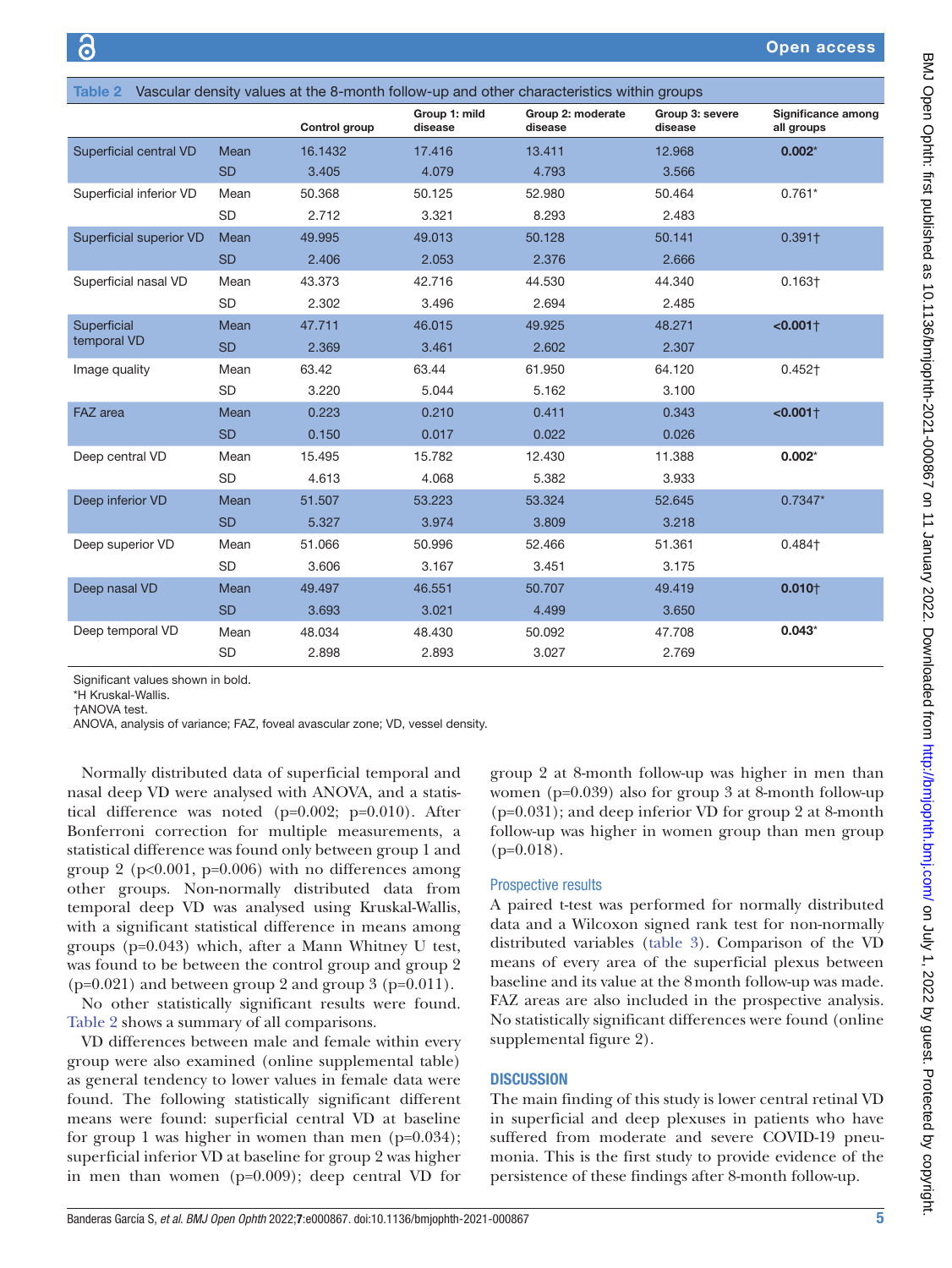<span id="page-5-0"></span>

| Table 3<br>Prospective analysis |                          |                        |            |                        |                      |  |
|---------------------------------|--------------------------|------------------------|------------|------------------------|----------------------|--|
| <b>SCP VD</b>                   | Global                   | Group 1                | Group 2    | Group 3                | Control group        |  |
| Central                         | $p=0.143*$               | $p=0.102*$             | $p=0.835*$ | $p=0.647*$             | $p=0.147*$           |  |
| Inferior                        | $p=0.065*$               | $p=0.215*$             | $p=0.073*$ | $p=0.369*$             | $p=0.094*$           |  |
| Superior                        | $p = 0.105$ <sup>+</sup> | $p=0.756*$             | $p=0.230*$ | $p=0.616*$             | $p=0.313*$           |  |
| Nasal                           | $p=0.714*$               | $p=0.679*$             | $p=0.375*$ | $p=0.557*$             | $p=0.117*$           |  |
| Temporal                        | $p=0.612*$               | $p=0.619*$             | $p=0.58$ * | $p=0.811*$             | $p=0.108*$           |  |
| FAZ area                        | $p=0.181$                | $p=0.330$ <sup>+</sup> | $p=0.141$  | $p=0.453$ <sup>+</sup> | p=0.082 <sup>+</sup> |  |

Significant values shown in bold.

Superficial plexus VD mean comparison at baseline and at 8-month examination.

\*Wilcoxon signed rank test.

†Paired t-test.

FAZ, foveal avascular zone; SCP, superficial capillary plexus; VD, vessel density.

SARS-CoV-2 virus is suspected to cause a type of microvascular angiopathy<sup>14</sup> consisting of acute endothelial dysfunction mediated by proinflammatory cytokines such as tumour necrosis factor alpha or IL-6 that lead to an enhanced risk of microvascular thrombosis and eventually multiorgan dysfunction. Direct injury as a result of the infection via this process has been reported in postmortem studies in organs such as brain, $15$  liver $16$  and kidney.[17](#page-7-11) This increase in micro thrombosis could lead to diminished vascular density in affected organs such as the vascular plexuses of the retina.

The severe and moderate infection groups in our study showed signs of respiratory distress and increased IL-6 in the latter group, which are believed to be signs of an underlying thrombotic microangiopathy. [18](#page-7-12) IL-6 increase is a sign of inflammation in SARS-CoV-2 disease linked to an unfavourable outcome of the disease and the best predictor for the requirement of invasive mechanical ventilation.<sup>19</sup> IL-6 correlates with macrophage activation in severe COVID-19 cases<sup>20</sup> and seems to have a role in microvascular angiopathy by inhibition of ADMTS-13 activity, raising levels of fibrinogen, plasminogen inhibitor-1 and C reactive protein.<sup>21  $\bar{2}^2$ </sup> In our first study,<sup>[10](#page-7-5)</sup> we demonstrated the existence of a reduction in the central VD of the superficial plexus via OCT-A and a tendency to a larger FAZ area. Other groups have ratified our findings with similar results.<sup>2 23 24</sup> There may be three reasons for this: one, ACE2 expressed in the endothelium of the retina<sup>20</sup> with direct effect; two, induced-endothelitis; and three, metabolic changes by serum IL-6 leading to disturbances of the blood retina barrier and dysfunction of vessels.[25](#page-7-16)

In the present study, reduction of vascular density remains stable after 8 months ([online supplemental](https://dx.doi.org/10.1136/bmjophth-2021-000867) [figure 2\)](https://dx.doi.org/10.1136/bmjophth-2021-000867). This is the most important finding of the present study, that is, the persistence of significant lower VDs in severe and moderate disease. A comparison with the control group to evaluate the impact of ageing was undertaken, which proves the consistency of the persistently reduced central SCP, DCP and enlarged FAZ area, and this correlates with the results of other groups at 6 months. $^{23}$  As a tendency to a negative correlation

was found regarding sex and central VD in our previous study, $10$  we decided to examine possible differences in VD data between male and female groups at baseline and at follow-up ([online supplemental material](https://dx.doi.org/10.1136/bmjophth-2021-000867)). Guemes-Villahoz *et*  $a^{23}$  suggested that women could undergo either slower recovery or progressive worsening of retinal VD and questioned whether this might have any relationship to major persistence of neurological symptoms after the illness in the female population. In our study, VDs of all areas in the female group, although generally lower than in the male group, were mostly no different. We found no other reports in the literature with evidence supporting the possibility that women would be at higher risk of COVID-19 vascular-related events. Further research in this direction is planned.

The long-term consequences of COVID-19 in the retina have not been examined. As far as we know, no clinical or fundoscopic macroscopic abnormalities were discovered at follow-up, such as we could expect as a consequence of the reduced VD. We found only one isolated case report of persistent cotton wool spots on fundus examination at  $\hat{6}$  months.<sup>23</sup> For the moment, none of our patients presented any clinical consequences of the microvascular abnormalities evidenced herein. Some studies have tried to relate retinal fibre nerve layer and ganglion cell layer thicknesses with decreases in VD, but no structural correlations have been found.<sup>[24](#page-7-18)</sup> It is still not known whether vasculature structures of the retinal plexuses are more vulnerable to thrombotic events than other body plexuses, as these abnormalities seem to remain clinically silent. We believe long-term follow-up is needed to assess future possible ischaemic/neovascular diseases of the retina, especially in patients who have suffered from severe COVID-19.

If persistent microvascular changes are found in the retina beyond 8 months, it may be presumed that other organs and their plexuses may have sustained longterm damage. Current studies focus their attention on 'persistent COVID-19'<sup>26</sup> and reveal frequencies of up to 72% of concentration ability difficulties, 68% of insomnia, 64% of memory impairment, 75% of fatigue, 55% of tachycardia and 63% of nonproductive cough,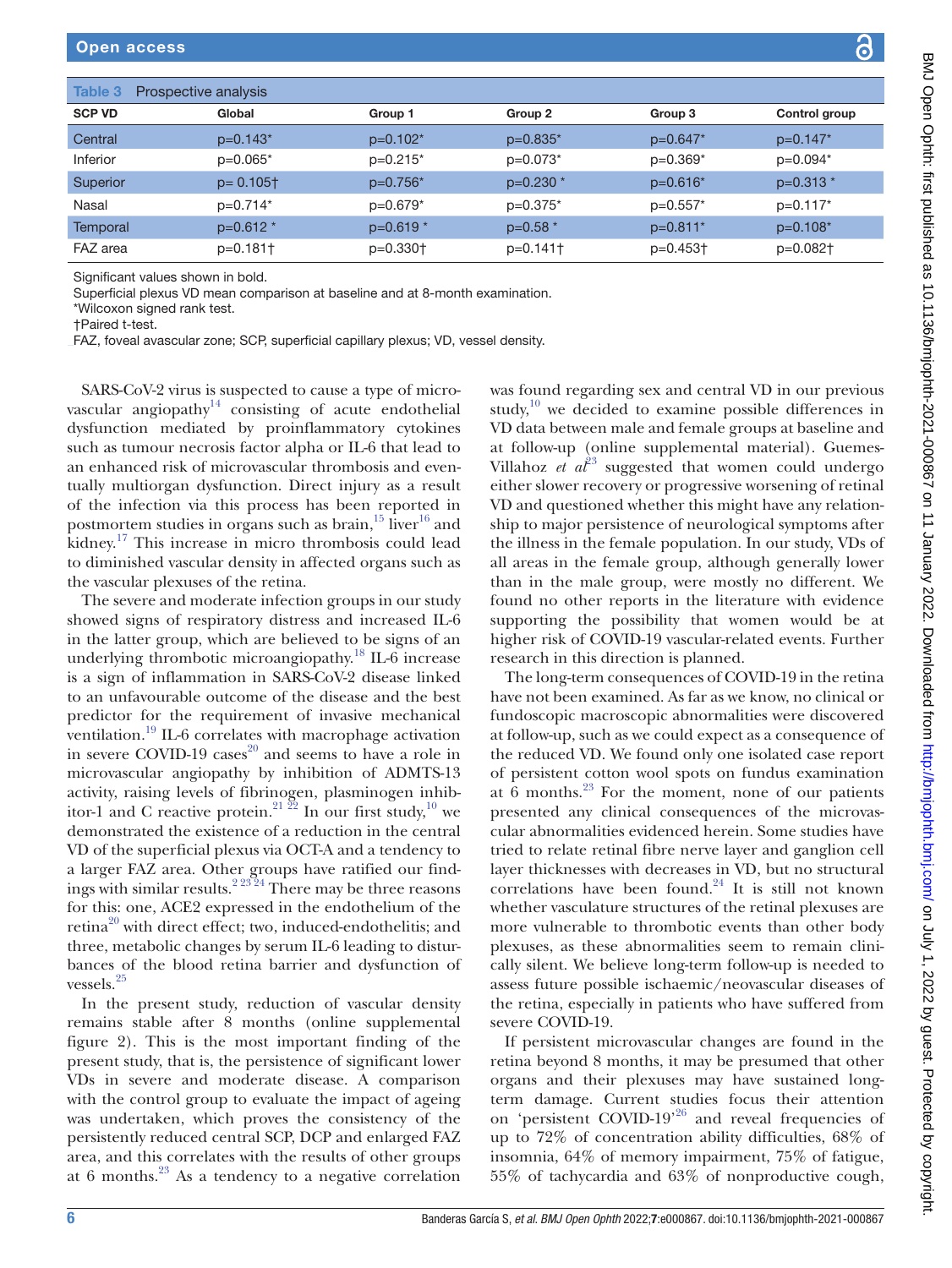among other symptoms. There is currently a controversy regarding the relationship between psychological and functional impairment, systemic consequences and initial severity. Some studies, such as that of Huang *et al*, [27](#page-7-20) did find an association between acute COVID-19 disease severity, persistence of symptoms such as fatigue, weakness, anxiety, impaired pulmonary diffusion capacities and chest imaging abnormalities. Further studies are needed to assess whether recovery symptoms in critical illness patients are comparable with those typically seen in acute respiratory distress syndrome survivors,<sup>28</sup> or whether persistent poor health after COVID-19 is finally not associated with respiratory complications.[29](#page-7-22) How perfusion reduction during acute SARS-CoV-2 infection leads to long-term sequelae of the virus in several organs and how this correlates to later symptoms is currently being examined in research papers: pancreatic islets,<sup>3</sup> heart,  $31$  brain<sup>32</sup> or kidney.<sup>[26](#page-7-19)</sup>

If this were the case, VD of the retina measured by OCT-A would be of use as a marker of widespread organ injury in post-COVID-19 patients. Hekimsoy *et al*<sup>33</sup> have already established a negative correlation between retinal perfusion and idiopathic pulmonary arterial hypertension, a pathology that has been studied in recent times in the context of COVID-19 $34$  and that results in a higher fatality rate when SARS-CoV-2 infection occurs. Further studies to correlate systemic signs/symptoms are necessary to elucidate this question. Interestingly, perfusion studies with tomography angiography in the lungs and kidneys of COVID-19 patients showed perfusion deficits suggestive of microvascular occlusion with no detectable major dysfunction, similar to our findings.<sup>[35](#page-7-28)</sup>

We acknowledge a series of limitations in our study. First, the small sample size of the case cohort, as a consequence of the prospective nature of the study, with reduced number of patients willing to attend a second ophthalmic examination, lower surveillance rates in moderate and severe disease groups, and the study of only one eye per patient. Second, the absence of comorbidities in our population might need to be taken into account when assessing comparability to our studies. Cotton wool spots and retinal haemorrhages are reported in patients with COVID-19 who commonly also have other pre-existing comorbid conditions.<sup>36</sup> We believe that the lack of comorbidities might be beneficial for measuring the real impact of the SARS-CoV-2 infection on VD, since the presence of multiple pathologies might affect its values. Third, no retinal periphery studies have been performed, and we lack any information regarding functional translation of our changes, for example, via electroretinography or microperimetry, which would be of use to state with confidence that there are no clinical consequences. Fourth, a longer follow-up than 8 months should be carried out. Prospective studies on larger cohorts will be needed for follow-up of retinal microvascular abnormalities in post-COVID-19 patients, especially in moderate and severe cases, to detect progression, reversibility or vascular consequences.

In conclusion, this is the first study to find persistently reduced VDs in the retina 8 months after COVID-19 infection. We demonstrate persistent tendency towards a larger FAZ area and reduction in the central area of the superficial and deep plexuses, with correlation to disease severity. Therefore, we believe close follow-up of patients with severe disease should be performed, in order to detect possible long-term systemic and ophthalmological disease sequelae.

Acknowledgements We would like to acknowledge the contribution of the Surgery Department of the Autonomous University of Barcelona (UAB – Departament de Cirurgia i Ciències Morfològiques).

Contributors MAZ and SBG made a substantial contribution to the present work in the design of the study, acquisition, analysis and interpretation of data, manuscript drafting and approval of the version of the manuscript to be published. AS-M and SO-R contributed to acquisition of data, conception and design of the study, critical revision for important intellectual content and approval of the version to be published. DA, BA, XG-S and FT participated in the data acquisition, critical revision for important intellectual content and approval of the present version of the manuscript. JG-A's contribution to the present work included conception and design of the study, critical revision for important intellectual content and approval of the present document. SBG is the guarantor and accepts full responsibility for the work, conduct of the study, had access to the data, and controlled the decision to publish. All the authors hereby mentioned meet all four ICMJE criteria for authorship and are accountable for all aspects of the work regarding its accuracy and integrity.

Funding The authors have not declared a specific grant for this research from any funding agency in the public, commercial or not-for-profit sectors.

Competing interests None declared.

Patient consent for publication Consent obtained directly from patient(s)

Ethics approval The study was approved by the Vall d'Hebron University Hospital ethical committee under the number PR (AG) 337/2020, and all enrolled subjects signed an informed consent statement. Participants gave informed consent to participate in the study before taking part.

Provenance and peer review Not commissioned; externally peer reviewed.

Data availability statement Data are available on reasonable request. All data relevant to the study are included in the article or uploaded as supplementary information. All data relevant to the study are included in the article or uploaded as supplementary information, but additional data are available on reasonable request.

Supplemental material This content has been supplied by the author(s). It has not been vetted by BMJ Publishing Group Limited (BMJ) and may not have been peer-reviewed. Any opinions or recommendations discussed are solely those of the author(s) and are not endorsed by BMJ. BMJ disclaims all liability and responsibility arising from any reliance placed on the content. Where the content includes any translated material, BMJ does not warrant the accuracy and reliability of the translations (including but not limited to local regulations, clinical guidelines, terminology, drug names and drug dosages), and is not responsible for any error and/or omissions arising from translation and adaptation or otherwise.

Open access This is an open access article distributed in accordance with the Creative Commons Attribution Non Commercial (CC BY-NC 4.0) license, which permits others to distribute, remix, adapt, build upon this work non-commercially, and license their derivative works on different terms, provided the original work is properly cited, appropriate credit is given, any changes made indicated, and the use is non-commercial. See:<http://creativecommons.org/licenses/by-nc/4.0/>.

#### ORCID iD

Sandra Banderas García<http://orcid.org/0000-0002-3641-3806>

#### **REFERENCES**

1 Magro C, Mulvey JJ, Berlin D, *et al*. Complement associated microvascular injury and thrombosis in the pathogenesis of severe COVID-19 infection: a report of five cases. *[Transl Res](http://dx.doi.org/10.1016/j.trsl.2020.04.007)* 2020;220:1–13.